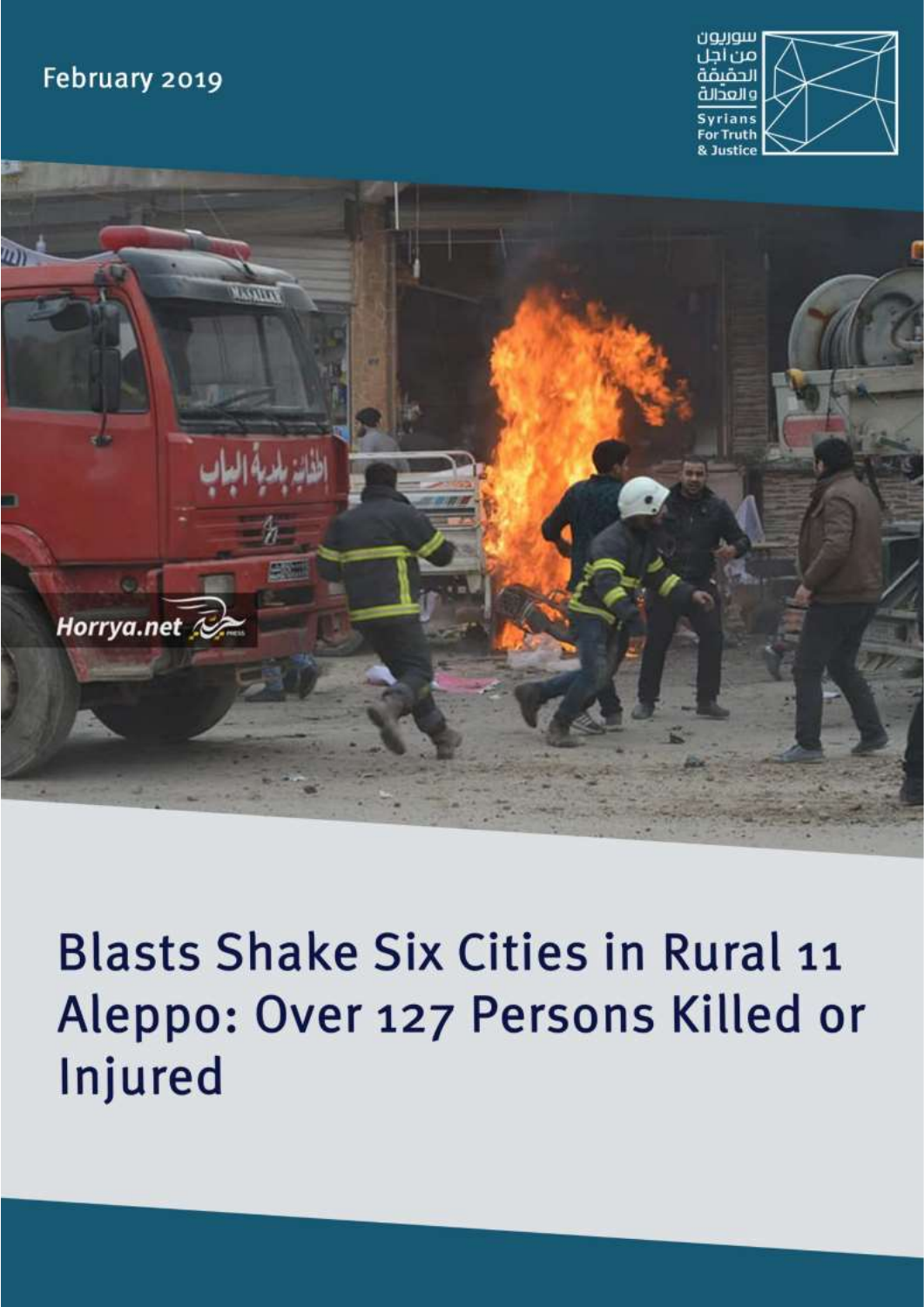# **11 Blasts Shake Six Cities in Rural Aleppo: Over 127 Persons Killed or Injured**

*In December 2018 and January 2019, the cities of al-Bab, Azaz, Afrin, al-Ghandourah, al-Rai and Qabasin bore witness to 11 explosions, the perpetrators of which are yet unidentified*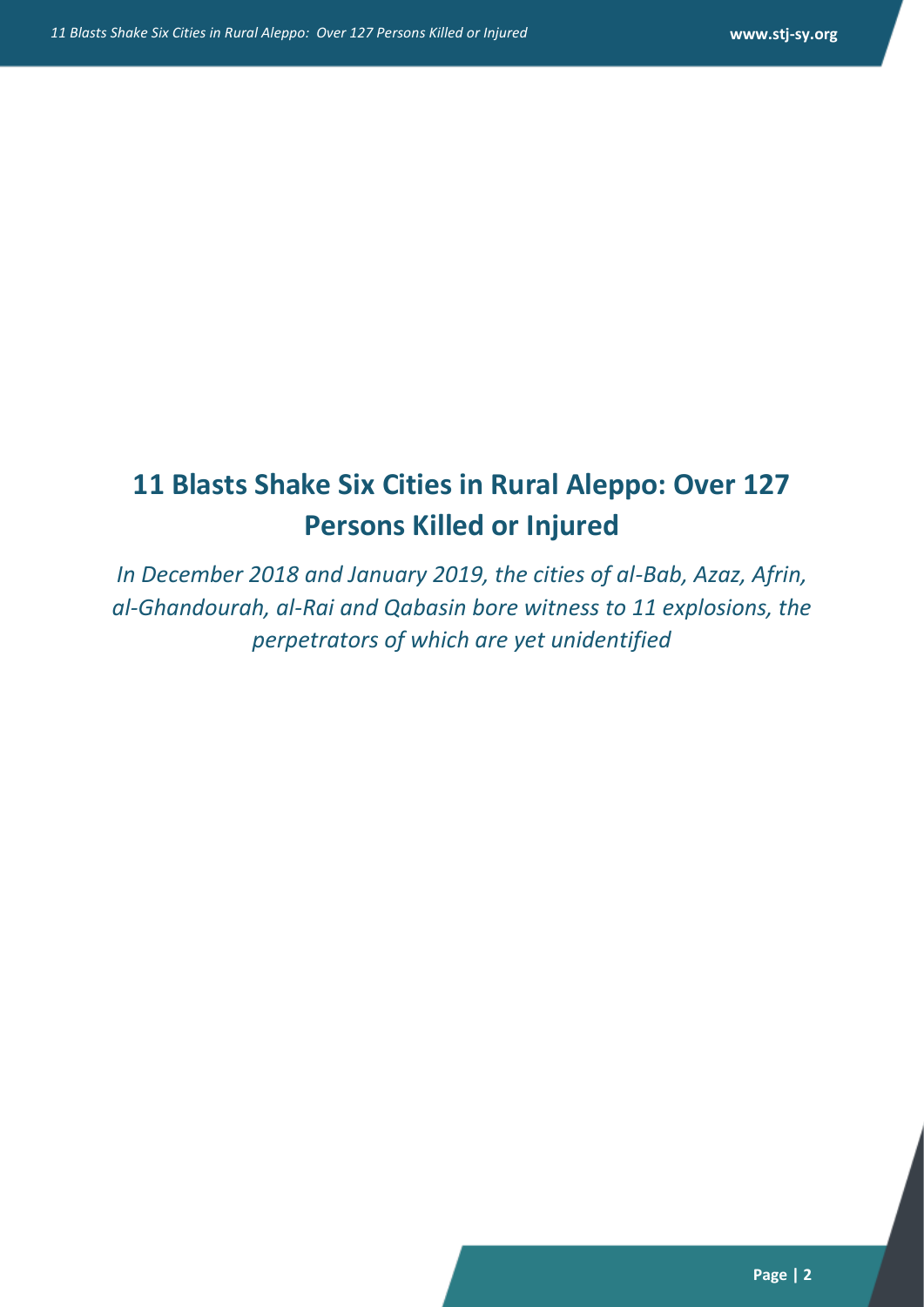In Aleppo province, in December 2018 and January 2019, six cities suffered 11 explosions, several of which were simultaneous. The perpetrators of the blasts, which caused the death or injury of no less than 127 persons, including women and children, are yet unknown. The Turkey-backed Military Police of the National Army<sup>1</sup>, for its part, arrested over five persons, suspecting they had a role in the explosions, as the testimonies obtained by Syrians for Truth and Justice/STJ indicate.

STJ's field researchers in the northern and north-western rural parts of Aleppo documented the blasts that hit the areas and conducted interviews with several eyewitnesses, local officials and medical staffers, reporting that the explosions that shook the cities of Azaz, al-Rai, al-Bab, al-Ghandourah and Qabasin on December 12, 2018, and January 24, 2018, were all simultaneous. Only two of the blasts suffered by the city of Afrin, however, were simultaneous, while all 11 blasts were implemented by remote control.

## **I. Explosions that Hit the Six Cities:**

#### **1. Three Blasts in Afrin City:**

1

On January 20, 2019, two separate explosions took place, one of which killed three persons and injured 10 others. Interviewed by STJ's field researcher, an eyewitness, refusing to reveal his name for personal reasons, said:

**"Around 9:30 a.m., we received an order necessitating that all the Civil Police departments in Afrin be alert because a car bomb was reported as being in the al-Nowruz/Salah ad-Din Roundabout. The bomb was handled and remotely detonated without any casualties. Still indulged in the work, about an hour after the first explosion, we heard the sound of a second blast, which we located as in Kawa/Olive Branch Roundabout. We headed there immediately; it was the onset of the explosion. We were taken aback, for it was a bus; a public transportation means has detonated, leaving the civilians' mutilated parts and shrapnel all over the place. Civil entities started to arrive in the location, hospitalize the injured and recover the bodies of the victims. The number of people affected was massive, amounting to 13, of whom three died while others' wounds were critical."**

According to STJ's field researcher, the identity of the perpetrators of the two blasts is yet unknown and the investigations are still being run, for to the time this report was written no side adopted the incidents. The researcher has also documented two names of the people who died in the explosion: Mohammad Mousa and Hisham al-Shaikh – both were medical staffers under the al-Sham Legion. The third victim's identity, nonetheless, is unidentified.

 $1$  On December 30, 2017, the General Staff, under the Ministry of Defense of the Syrian Interim Government, announced the formation of the National Army, consisting of three divisions: The Legion of the National Army, the Legion of the Levant Front and the Sultan Murad Legion, which operate in northern and north-eastern rural Aleppo, in addition to Afrin lately.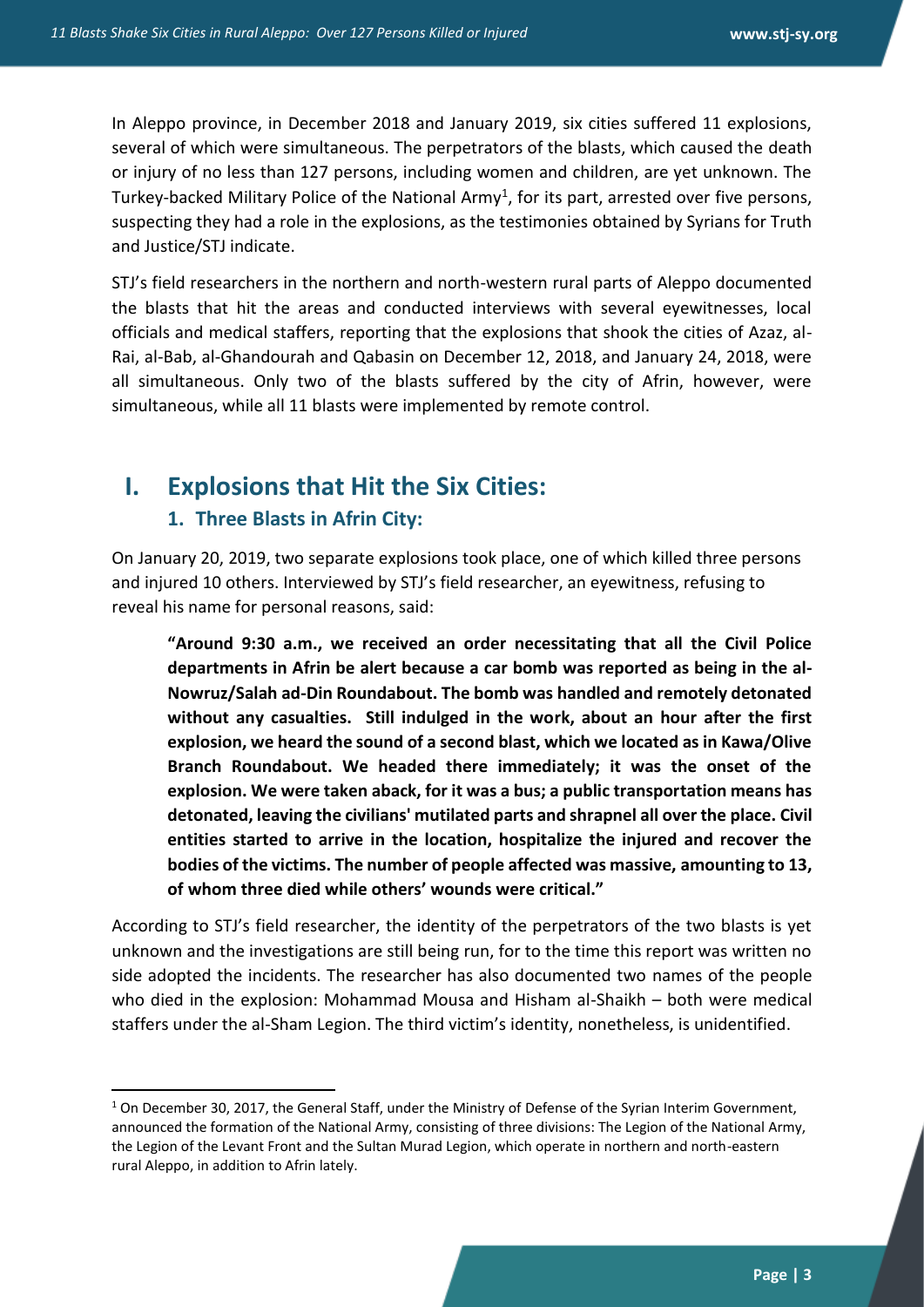The injured are Sa'ad A'arouri, Mahmoud al-Halabi, Mustafa al-Ali, Houriah Mahmoud, Rifa'at al-Shaikh Swaidi, Ibrahim Juha and Juma'a Mahmou.

On the rush hour of December 13, 2018, a booby-trapped motorcycle blew up on the Rajo Street, near a mechanic bakery belonging to a person known as Abou Immad, killing and injuring about 13 persons. A car bomb detonated on the same day at the entrance to the city's al-Hal Market/popular market, also killing four civilians and injuring 18 others, as reported by the Syrian Civil Defense/White Helmets on its official account. Local activists, for their part, said that eight persons were killed, one of whom is a woman, 15 others were injured, and some of them were transferred to Turkish hospitals.

Reporting the blast on December 17, 2018, which happened in the Popular Market, France Press published a [video report,](11%20Blasts%20Shake%20Six%20Cities%20in%20Rural%20Aleppo%20-%20Over%20127%20Persons%20Killed%20or%20Injured.docx) featuring a militant of an armed group, who was there during the explosion, as saying that all the injured were civilians, and it was not a military target that the blast aimed at.

Commenting on the explosions, the Afrin-based local activist, by the name of Basel, said:

**"The security status of the city is quite complicated. No side can be easily accused of carrying the explosions out, and the investigations have not yet been finalized. Additionally, there is not enough evidence to prove any side responsible. The explosions were done through remote control, by making a call to a cellphone fixed to the explosive devices and bombs. Some [people] are accusing the Kurdish Units of the incidents; they, on their turn, are adopting several explosions. But not in this case, for they do not have the required capacity to undertake all these attacks that are mostly targeting civilians."**

Reporting the number of casualties, a White Helmets' volunteer told STJ's field researcher the following:

**"We do not have clear or trustworthy statistics on the number of casualties who died in the explosions. No entity is conducting such a documentation process. For our part, we are documenting the names of persons and the casualties whose bodies we recover or those who we hospitalize only. To explain myself, at the site of the explosion there might be 20 injured persons, who get hospitalized by various rescue teams, due to this we do not register all the victims' names."** 

The Turkey-backed armed groups, which participated in the Operation Olive Branch, took over Afrin city in March 2017, in the after math of a large-scale military operation against the People's Protection Units/YPG.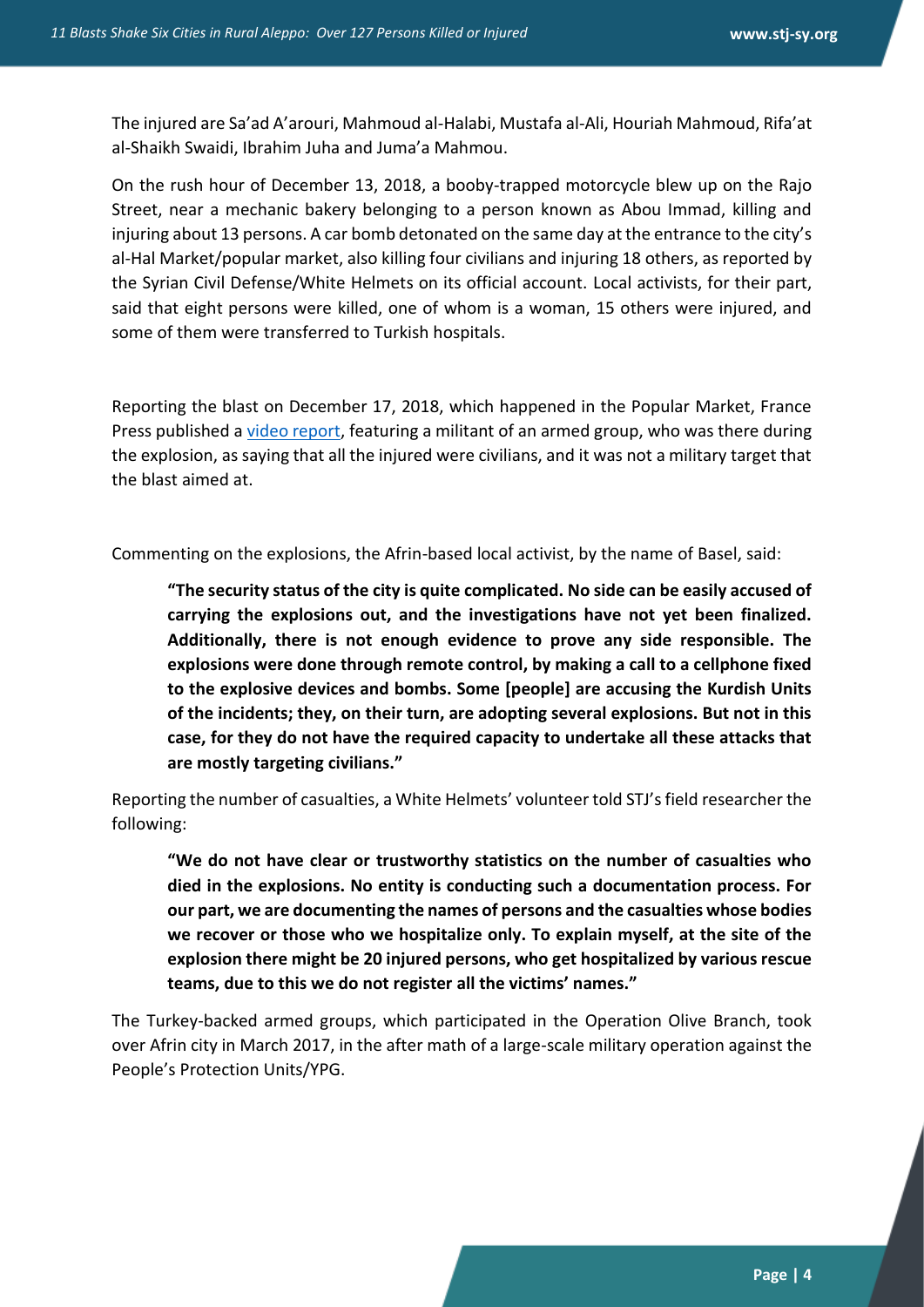#### **2. Two Blasts in Azaz City:**

STJ's field researcher monitored the explosion of a car bomb on a highway, south to the city on January 28, 2019, which caused the injury of nine persons. The researcher also recorded another car bomb explosion on December 12, 2018, at the city center, close to the al-Mayatam/Orphanage Mosque and government establishments, affiliated with the opposition/the Interim Syrian Government, which resulted in the death of a little girl and a man, as well as the injury of 19 others, according to [a video,](11%20Blasts%20Shake%20Six%20Cities%20in%20Rural%20Aleppo%20-%20Over%20127%20Persons%20Killed%20or%20Injured.docx) published on the Azaz Media Center's official Facebook account, that shows the Ibn Zaydun School and the condition of the children in the vicinity of the blast's location.

The Azaz-based media activist Hassan Hamdou commented on the second explosion, telling STJ's field researcher the following:

**"At 1:30 p.m., the sound of a massive blast reached us; it shook the city. Then, the ambulances started to move towards the blast's location, which took place behind the al-Maytam Mosque, city center. This site is considered one of the most crowded places with civilians, being an assembly point for numerous foundations. The blast destroyed a part of the al-Ahli Hospital, and other damages have reportedly befallen the building of the Psychiatric Hospital. The blast was also close to the building of the Interim Syrian Government, which caused the injury of Mr. Abdulmunem Mustafa, a member of the Aleppo Provincial Council, in addition to the death of Nour, a 10-year-old girl, while helping her blind father, who works as a vendor, not to mention the 20 wounded persons, who have injuries of varied severity."**

STJ's field researcher documented the names of the casualties affected by the blast on December 12, 2018. They are: Ali al-A'abou, Abdullah Elkeh, Bashar Mohammad Emairo, Ammar Daykhi, Salim Jebawi, who died affected by his wounds, little girl Nour Jebawi, who died on the spot, Sha'aban Shaikho, Mohammad Khair Naff, Hassan Maki, Abdulaziz Sulaiman, Khlaif Taleb al-Mohammad, Sima al-Hassan, Abdullah al-Mohammad, Talib al-Jasem, Mohammad al-Ahmad, Hamza Barjass, Abdulmalik Hamdou, Fedaa al-Mustafa, Iyad Khudder, Zainap Yousef Hassan and Mohammad Ali Bakri.

#### **3. Blast in al-Rai City:**

STJ's field researcher reported that the explosion in the al-Rai city, which took place near money transfer and exchange offices on December 12, 2018, happened less than two hours after the two blasts that targeted the two cities of Azaz and al-Bab, leading to the injury of six persons.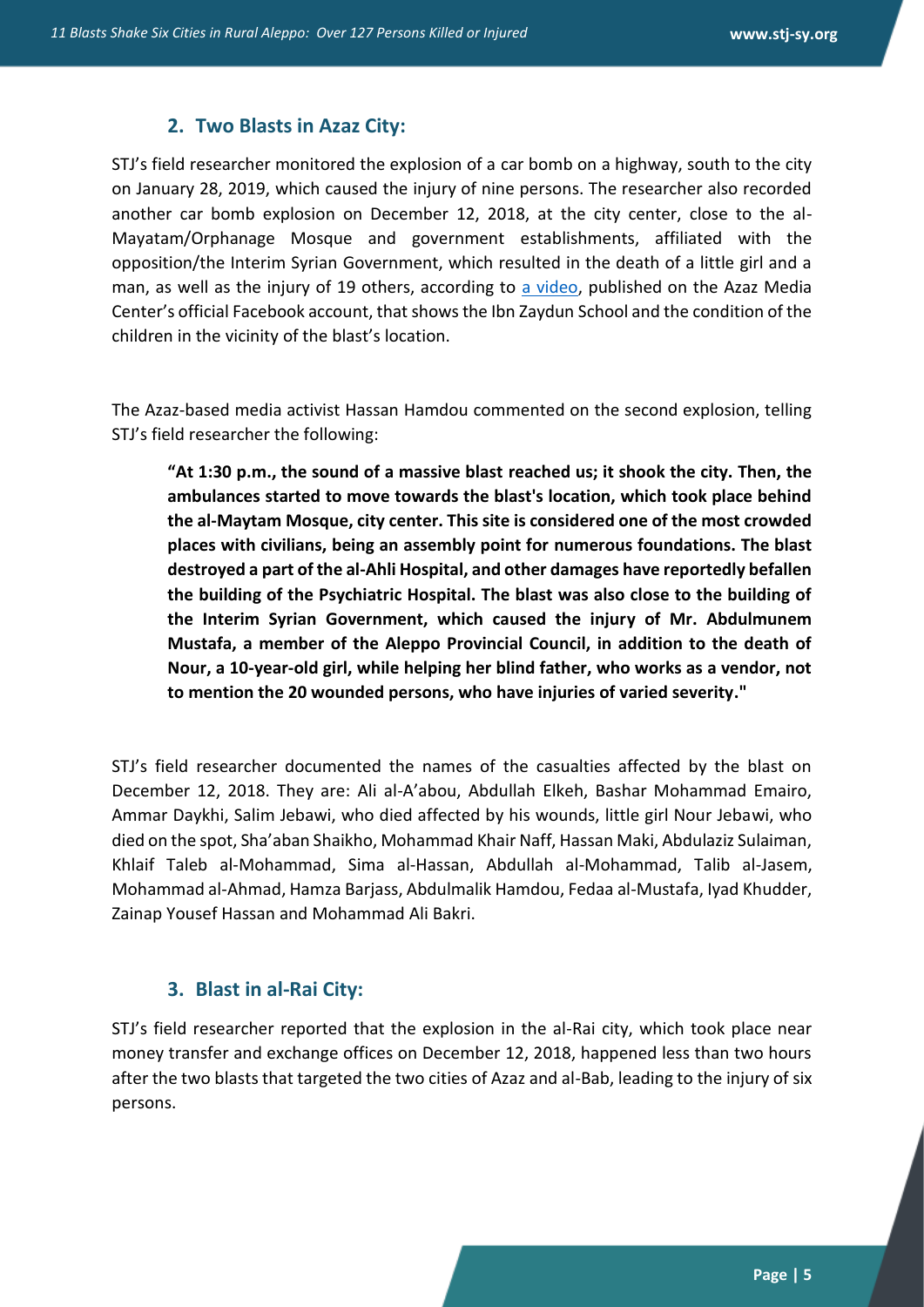Baker al-Salem, a media activist who witnessed the explosion, informed STJ's field researcher of the following:

**"At 2:30 p.m., on Wednesday, December 12, 2018, I heard the sound of a blast in the al-Rai city; it belonged to a motorcycle bomb that blew up at the city's center, specifically close to the Turkish center of money remittances. It caused the immediate injury of six civilians, whose wounds ranged from mild to moderate."**

On January 24, 2019, the National Army-affiliated Military Police managed to dismantle a booby-trapped motorcycle, prepared to be detonated. Hassan al-Ahmad, a policeman of the Military Police, commented on the incident, saying:

**"While a police patrol was combing the al-Rai city for explosive devices, a canine tracked its way to a motorcycle parked in the Popular Market at the city's center. It was around 1:30 p.m. The motorcycle was equipped to be detonated by remote control. The engineering units, however, managed to dismantle it later on."**



A photo of the motorcycle dismantled in al-Rai city's center, obtained by STJ from the eyewitness Ahmad al-Hassan, a policeman of the Military Police.

#### **4. Two Blasts in Qabasin City:**

On January 24, 2019, the city of Qabasin bore witness to two consecutive blasts, one of them killed seven persons, including two children. Commenting on the incident, Mansour Abou al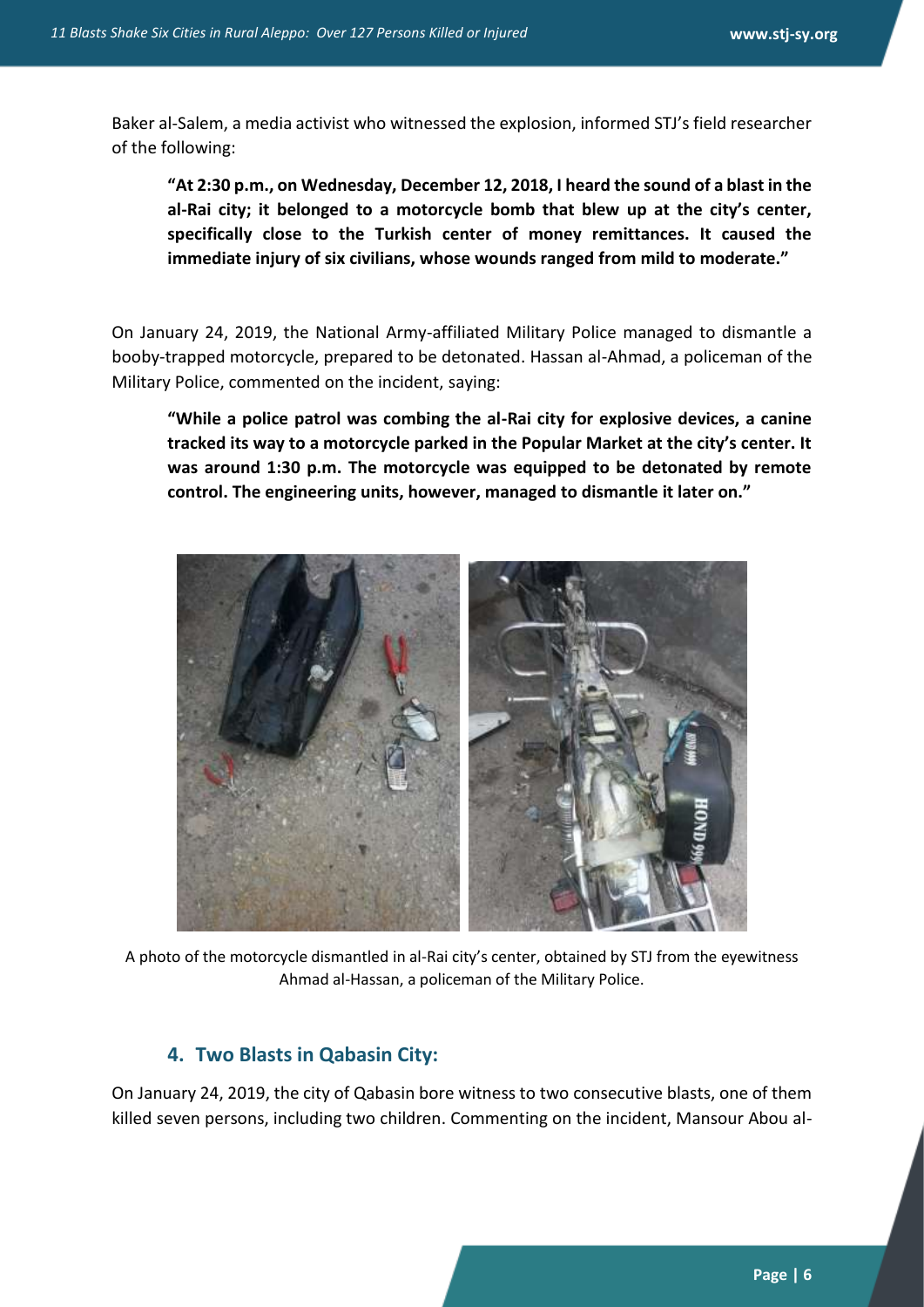Khair, media spokesperson of the Syrian Civil Defense, told STJ's field researcher the following:

**"Around 1:30 p.m., a blast took place in the Qabasin city's center; it was an improvised explosive device implanted near a trash container. The blast resulted in material damage only. However, a few minutes later and less than 10 meters away from the first, a second explosion took place. It was a motorcycle bomb, this time. It injured seven persons, including two children. The process of detonation was organized; the first explosion took place; the detonator waited for ten minutes, giving people the chance to congregate in the surrounding of the first blast, only to embark on the second, intending to harm the biggest possible number of civilians."** 

STJ's field researcher recorded the names of the persons injured in the blast. They are Ibrahim Mahmoud al-Asmar, Issam Barakat, Bashar al-Haj, Jameel Osman, Bayan Khelalo and Abdulaziz al-Ali.

#### **5. Blast in al-Ghandourah Town:**

A motorcycle bomb blew up in the market of al-Ghandourah town on the rush hour, causing the injury of seven persons, a little girl included while the identity of the perpetrator is yet unknown. STJ's field researcher spoke to the local activist Hassan al-Tallawi, who said:

**"On January 24, 2019, around 1:30 p.m., a motorcycle exploded at the town's market, injuring Muhanad al-Jasim, 19 years old, Basheer Mahmoud Hamadeh, 51 year-old, Ghufran Hamadeh, 4-year-old, Ammar al-Sgheer, 17-year-old, and Abdurahaman Dandan, 20-year-old."**



A photo posted by the Syrian Civil Defense on its official Facebook account, showing the effects of the explosion of a motorcycle in the al-Ghadourah town on January 24, 2019.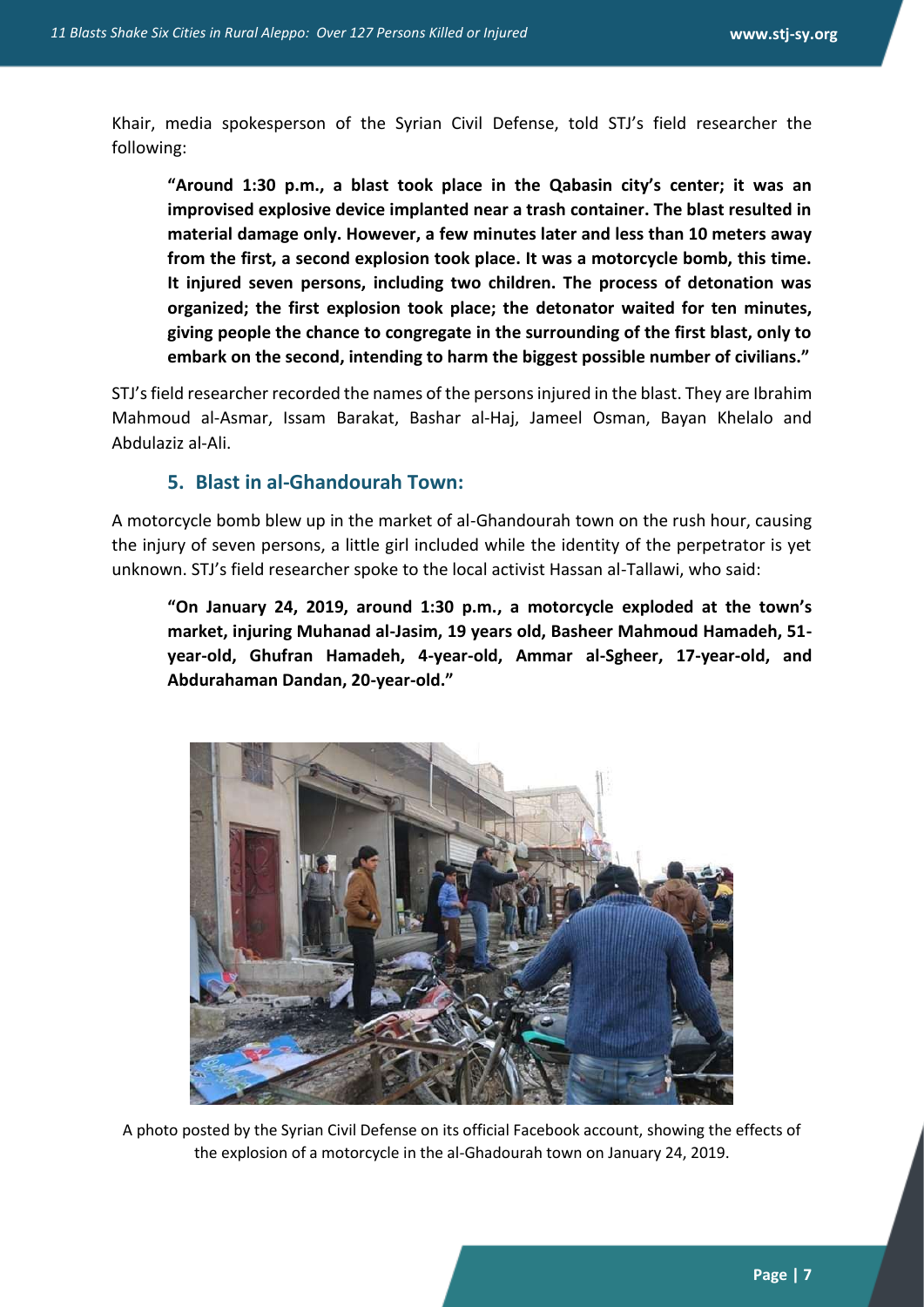#### **6. Blasts in al-Bab City:**

STJ's field researcher investigated into the explosion that happened in the city of al-Bab on January 24, 2019, which, in its turn, synchronized with the above-mentioned blasts, taking place around 3:00 p.m. The forces of the Military Police, the researcher reported, announced a state of alarm in the city before the explosion, in search of potential explosive devices, following the reported blasts in neighboring areas. The al-Bab City Coordination Office posted [a video](11%20Blasts%20Shake%20Six%20Cities%20in%20Rural%20Aleppo%20-%20Over%20127%20Persons%20Killed%20or%20Injured.docx) featuring the onset of the blast and the destruction it effected.

Hassan al-Mesouti, a civilian who witnessed the explosion, told STJ's field researcher the following:

**"While passing near the Center Roundabout's area, al-Baby city's center, around 3:00 p.m., a huge explosion took place, close to a pastry shop. I saw the people's bodies turning into pieces, including a little girl, who stood by the shop. Despite my slight injury and the damage that befell my car, I hospitalized a number of the wounded, hoping to save their lives."** 

For his part, Hassan al-Omar, a medical staffer at al-Bab Hospital, said:

**"Hearing the explosion, our staffs announced readiness, and urgent cases started to arrive in batches. We hosted 12 injured persons, three had mild injuries and were released immediately, other six had injuries of varying severity, and the remaining three were dead."**

STJ's field researcher recorded the names of the victims, both the wounded and the dead. The dead are Abdulsalam Nijm, an unidentified boy and Ibrahim al-Elaiwi. The injured, however, are Mohammad Haboush, Jawhar al-Deek, Mohammad Eid Kazkaz, Tamim Saleh al-Dibs, Ahmad Ismail and Issam Mohammad.

On his turn, Hassan al-Ahmad, a policeman of the Military Police, informed STJ's researcher of the following:

**"We were already examining and inspecting all that we doubted within the city, in search of explosive devices, reacting to the reported blasts in other cities, when we heard the sound of an explosion from the direction of the Center Roundabout. The patrols headed there immediately, seeking suspects, who must have been in the vicinity of the blast, especially since they were implementing the explosion by making a call to a bomb attached to a wireless device. Later on, we limited the search to several persons, to then focus on one of them, for he showed indicators. He is yet being investigated."**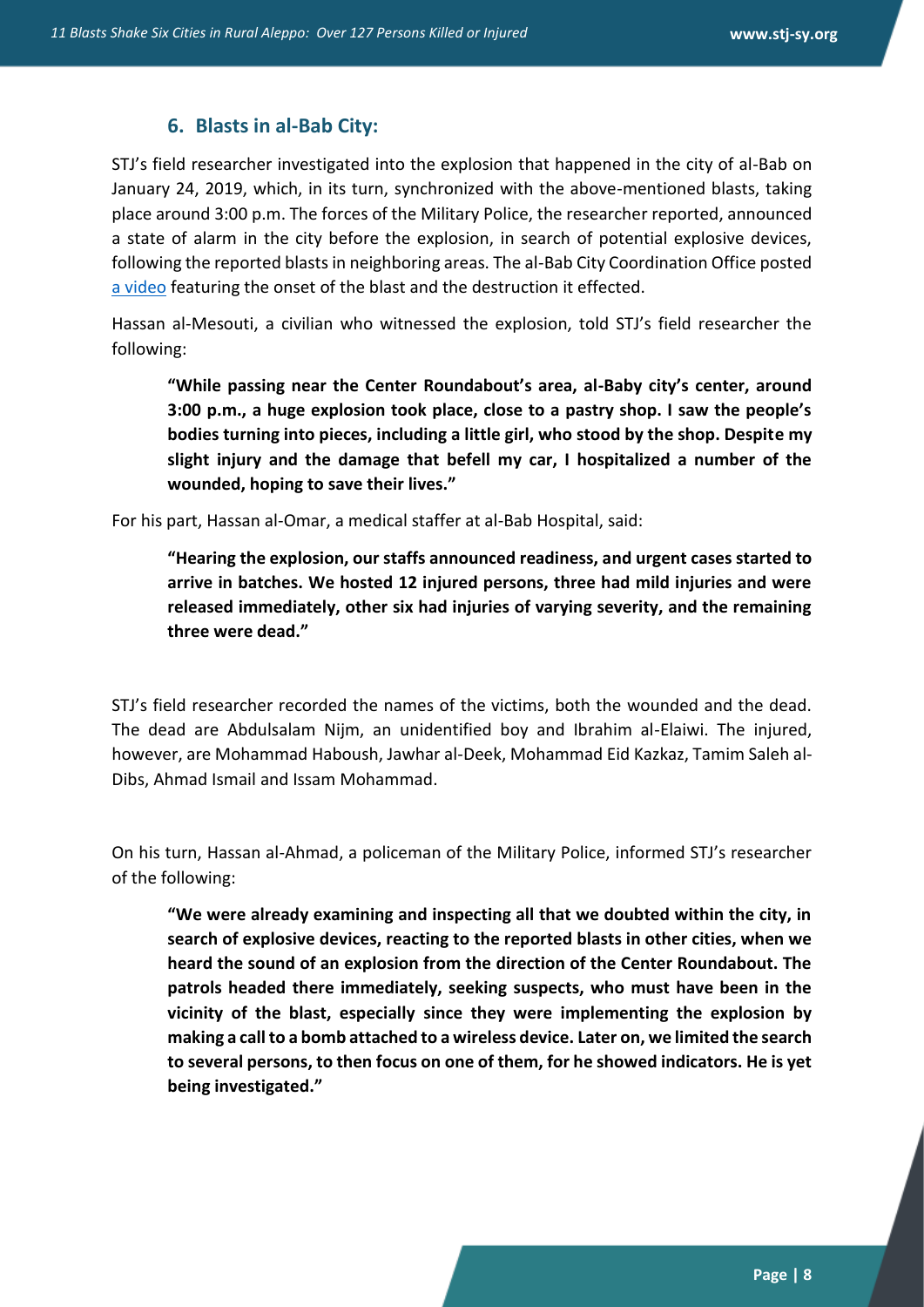STJ's field researcher noted that another blast hit the city of al-Bab on December 12, 2018, killing two persons and injuring 11 others. The researcher met several eyewitnesses, one of whom is a civilian from the city by the name of Omar al-Waki, who said:

**"At 5:20, before sunset, a motorcycle exploded near the al-Kabeer/Great Mosque, al-Bab city's center. I was close to the blast's location, which happened only a short distance away from my neighbor Mohamad al-Sabagh's shop, who died immediately. The young man who worked for him, belonging to the al-Hamshari family, also died. Seven other persons had wounds of varying severity. Mahmoud al-Hamshari almost survived the explosion, but he heard a strange sound coming from the motorcycle, so he returned to see what was going on. The motorcycle blew up once he touched it."**

The al-Bab al-An/al-Bab Now, a Facebook page, posted [a video,](11%20Blasts%20Shake%20Six%20Cities%20in%20Rural%20Aleppo%20-%20Over%20127%20Persons%20Killed%20or%20Injured.docx) it titled as the first seconds of the blast.

STJ's field researcher documented the names of the two dead persons, as Mahmoud al-Hamshari, 18-years-old, and Mohammad al-Sabagh.

The wounded persons, nonetheless, are Alaa al-Saber, 32-years-old, Mohammad Koum, 35 year-old, Yahiya al-Saraqibi, 32-year-old, Mohammad Awad Sharif, 50-year-old, Hussain al-Hussain, 28-year-old, Muhanad Saraqibi, 38-year-old, Mohammad Falaha, 25-year-old, Abbass Houleh, 23-year-old, Abdulmalik Kasoum, 25-year-old, Abu Fahd al-Saraqibi, 20-yearold, and Anass Ibrahim al-Issa, 4-year-old.

On the same note, Alaa Osman, an official of the Military Police in al-Bab city, told STJ's field researcher the following:

**"A state of panic and concern overcome al-Bab city following the blast. We received reports about other explosive devices and similar vehicles in the city. The police forces in the city announced a state of readiness, and we found another motorcycle bomb, parked near the location of the first explosion, by the al-Hassan Mosque, only half an hour after the first blast."**

## **II. Five Bombing Suspects Arrested:**

STJ's field researchers reported that the National Army-affiliated Military Police has arrested no less than five persons, suspecting their involvement in the bombings that hit the cities of al-Bab, al-Ghandourah, Qabasin, al-Rai and Azaz, whom it accused of preparations for carrying out further explosions. However, no persons were arrested concerning the blasts that shook Afrin city.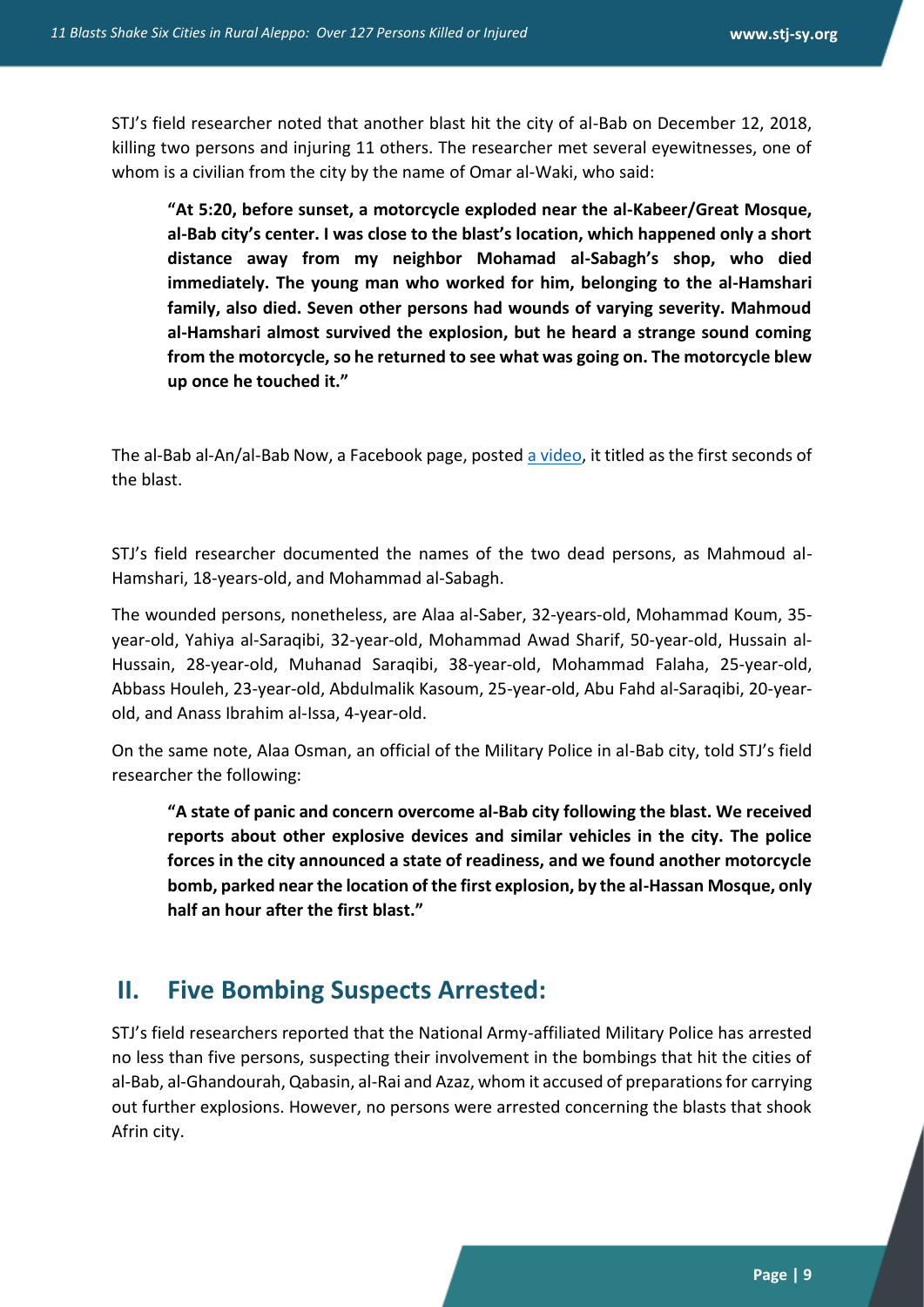STJ's field researcher quoted a local official of the Military Police as saying:

**"Many blasts took place late in 2018 and early in 2019, which caused the death of several civilians. The command of the civil and military police, as well as some of the opposition armed groups, being in the operational state, have tracked numerous suspects, some of whom were arrested. Five have been held captive for having a role in the explosions. The last case of arrest happened on January 29, 2019, in the city of Azaz, while preceded by the arrest of a man and a woman, who claim being married, after they were prosecuted by the security forces of the Liwa Asifat al-Shamal/Storm of the North Legion. The initial investigations indicate that they were riding a car bomb, equipped to blow up in the city of al-Bab on December 17, 2018. The car was coming from Manbij, and it became clear that they were sent to carry out the explosion by a person called Safqan. The two persons are yet being investigated and are detained by the Military Police in Jarabulus, where they are to be subjected to further investigations and related to other networks seeking to conduct explosions in the area."**

STJ's field researcher pointed out that the arrestees are still being investigated by the Military Police and are supposed to be transferred to the Criminal Court in Azaz city, once the investigation is finalized, as to continue the legal proceedings against them.